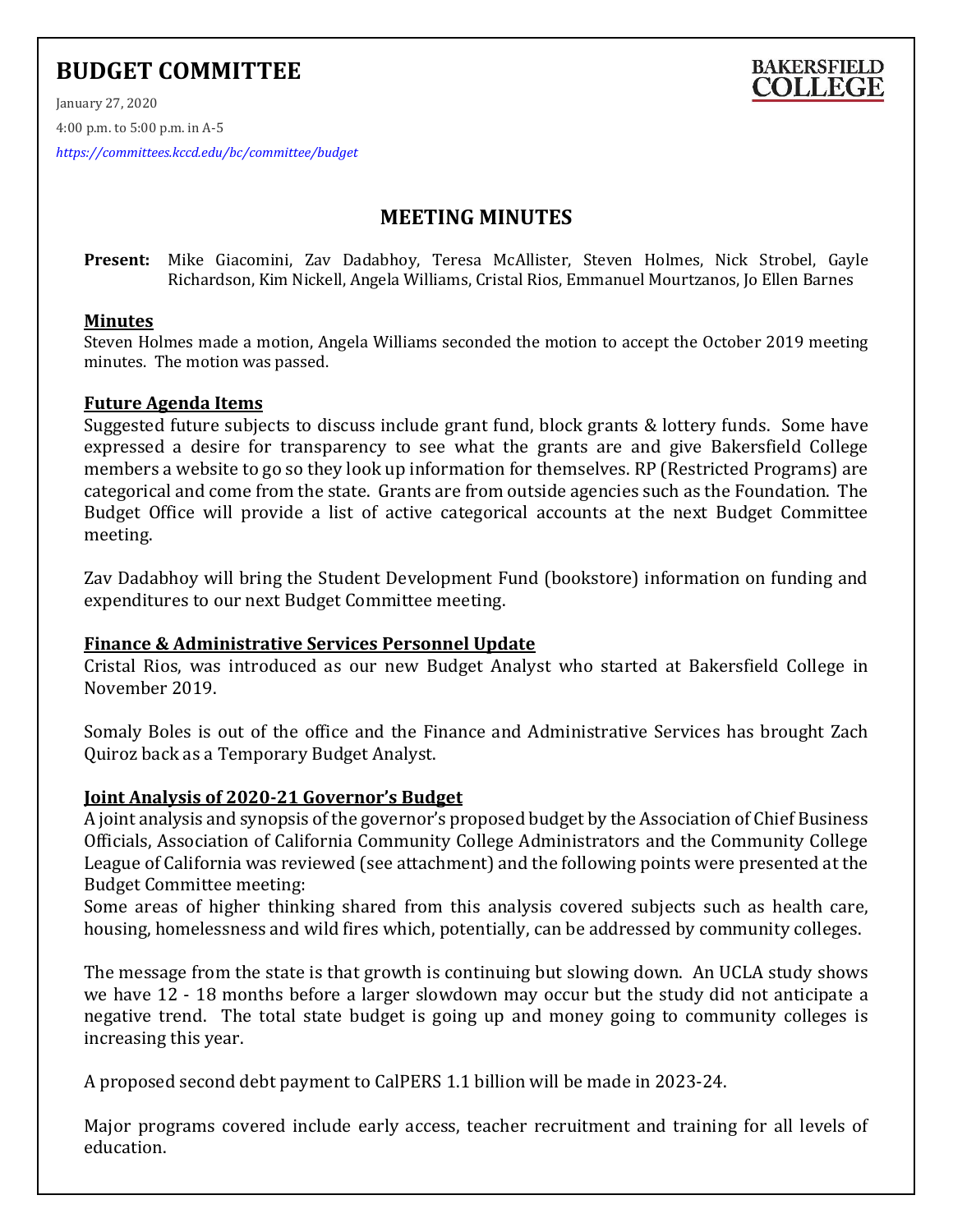We are based on Prop 98 which has a minimum guarantee for school and community college funding.

We might have some increases to community college levels because of a report revision which is scheduled to be presented in February 2020 and will include the revised numbers from the previous year.

At this time, there are no significant changes to the Student Centered Funding Formula. This year they will back into the numbers. They will take the total dollars available, the districts will turn in their numbers and the state will use that information to back into what the districts will receive. This will become the baseline for the rates for supplemental items and it is anticipated that these numbers will be adjusted annually based on COLA.

College Affordability: a proposal for Zero Textbook Cost (ZTC) Pathways has expired and a new program is being put together.

Financial Aid does not have any significant changes.

Student Needs: one time money was given to apprenticeship and work based learning models and programs that feed into what Tony Cordova is actively participating in. There are one time funds to assist undocumented students an increase in food pantry programs, and funds for Instructional materials for dual enrollment students.

CCC System Support Program may become a new program which provides coordinated support and absorbs a portion of existing statewide program appropriations. It is the same amount of money allocated, as in the past that will be divided differently.

Proposed Local Assistance Adjustments for 2020-21is on going money and will see a COLA increase of 2.29%. There is increasing fund enrollment growth to .5%, work load adjustment for various programs that will receive 17 million, fund dreamer resources are slated to receive 15.8 million, food pantry will get 11.4 million and instructional materials for dual enrollment looks to be 5 million which add up to 272 million.

Proposed Local Assistance Adjustments for 2020-21one time money will expand Guided Pathways, a fellowship pilot program, expand Zero Textbook Cost Pathways, part time faculty office hours and deferred maintenance of 7.6 million. A rollover affect includes 8.1 million in 2019-20 funds, 1.5 million in re-appropriations added with the 7.6 million equals 17.2 million for deferred maintenance in instructional equipment.

CCC Capital Outlay: The governor is continuing to move forward with 24 new projects. They are reviewing 39 continuing bond projects for the spring. On March 3, 2020 there will be a 15 billion dollar bond issue on the ballot to vote on.

The budget process has a lot of steps before implementation and at this point the state budget is fairly positive compared to the previous year.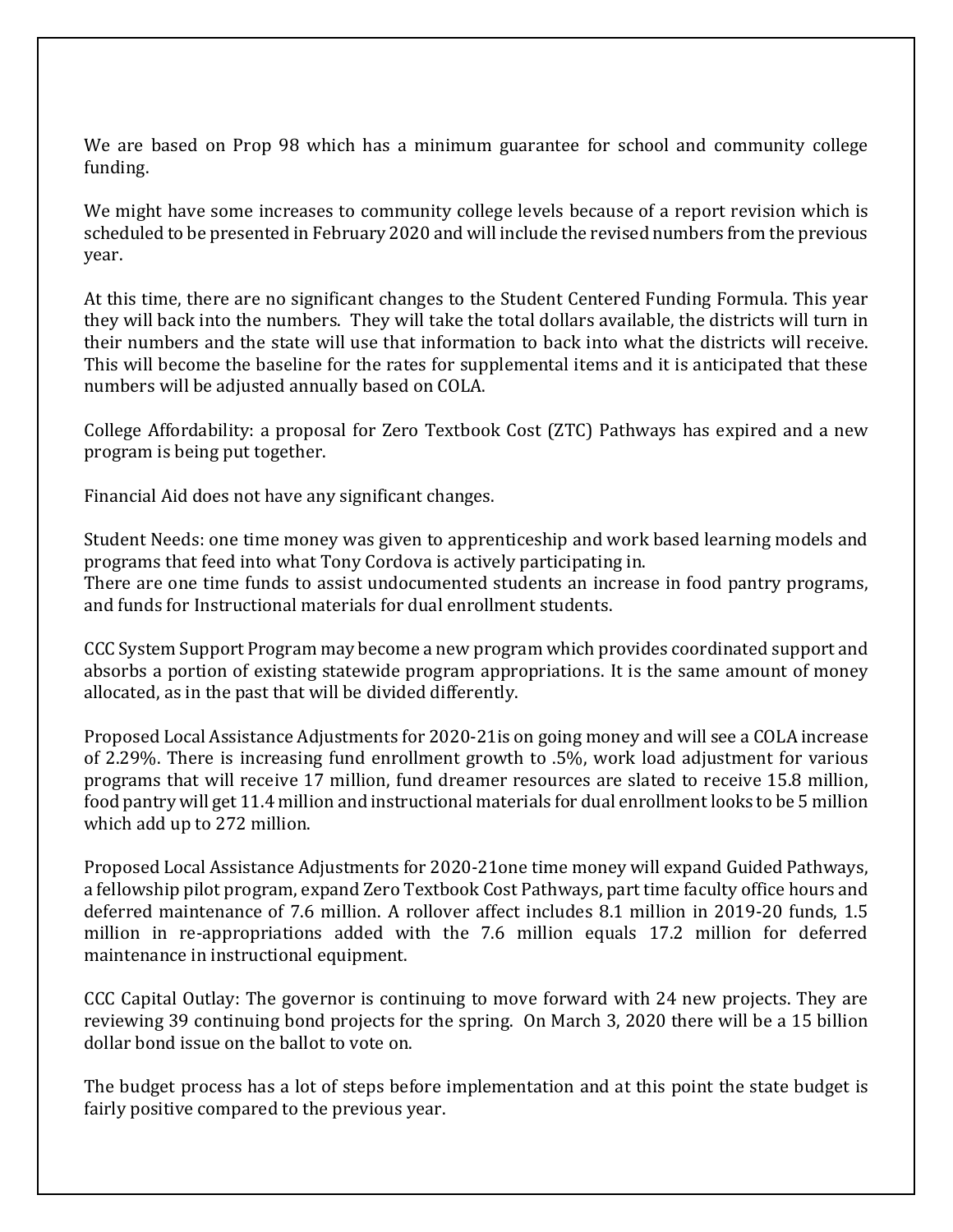#### **Delano**

At the District Board retreat in January 2020 they reviewed a FTEs analysis, by location, to look at trends. One suggestion was to move Delano under Porterville's umbrella because they believed students would get more attention, receive better service and be more fiscally responsible. This would have a significant impact on Bakersfield College's budget. Delano has a significant amount of FTEs and there are initiatives that are intertwined with other communities near Delano including dual enrollment, early college and rural initiatives in which all those areas would be impacted. Porterville may not, currently, have the resources or manpower to provide services needed to support Delano's students.

## **Program Review, PRC Web Page & SharePoint**

Program Review 2018-19 documents were put back onto the Program Review web page from SharePoint and are now accessible to the public. Kimberly Nickell is creating accessible documents for the 2019-20 cycle to post onto the Bakersfield College Program Review web page.

### **Standing Item: District Budget Committee Report**

The District Wide Budget committee has created three ad hoc committees. The first committee will look at operational expenses to determine which expenses are district wide and which expenses are just for the District Office. Steven Holmes and Mike Giacomini will be representatives for this committee. The second committee will look at costs associated with facilities, stability and growth because all institutions have basic facilities costs to maintain. Nick Strobel and Zav Dadabhoy are part of this committee. The third committee will study how we distribute other revenue expenses. This would include facilities rentals, WESTEC, redwood trees and international student fees. Nick Strobel and Billie Jo Rice are representatives to this committee. None of these committees have met at this time.

The regular District Budget Committee will meet Friday, February 1, 2020.

Debbie Martin is leaving KCCD, moving out of the area and an interim Chief Financial Officer was hired to replace her.

A report is coming in February for 2018-19 revenue. We will watch this closely; this money was earned, primarily, by growth and Bakersfield College produces a majority of that growth. Bakersfield College, currently, has strong reserves. The District Wide reserve is slightly under 15%, and the discussion will be on how the 2018-19 revenues are distributed. It was noted that there are multi-college districts that operate with no district wide reserves and only campuses hold the reserves.

#### **CCCCO Budget Webpage**

[https://www.cccco.edu/About-Us/Chancellors-Office/Divisions/College-Finance-and-Facilities-Planning/Budget-](https://www.cccco.edu/About-Us/Chancellors-Office/Divisions/College-Finance-and-Facilities-Planning/Budget-News)**[News](https://www.cccco.edu/About-Us/Chancellors-Office/Divisions/College-Finance-and-Facilities-Planning/Budget-News)** 

This website was shared with the Budget Committee and encouraged that members bookmark this site.

## **Student Center Funding Formula Webpage**